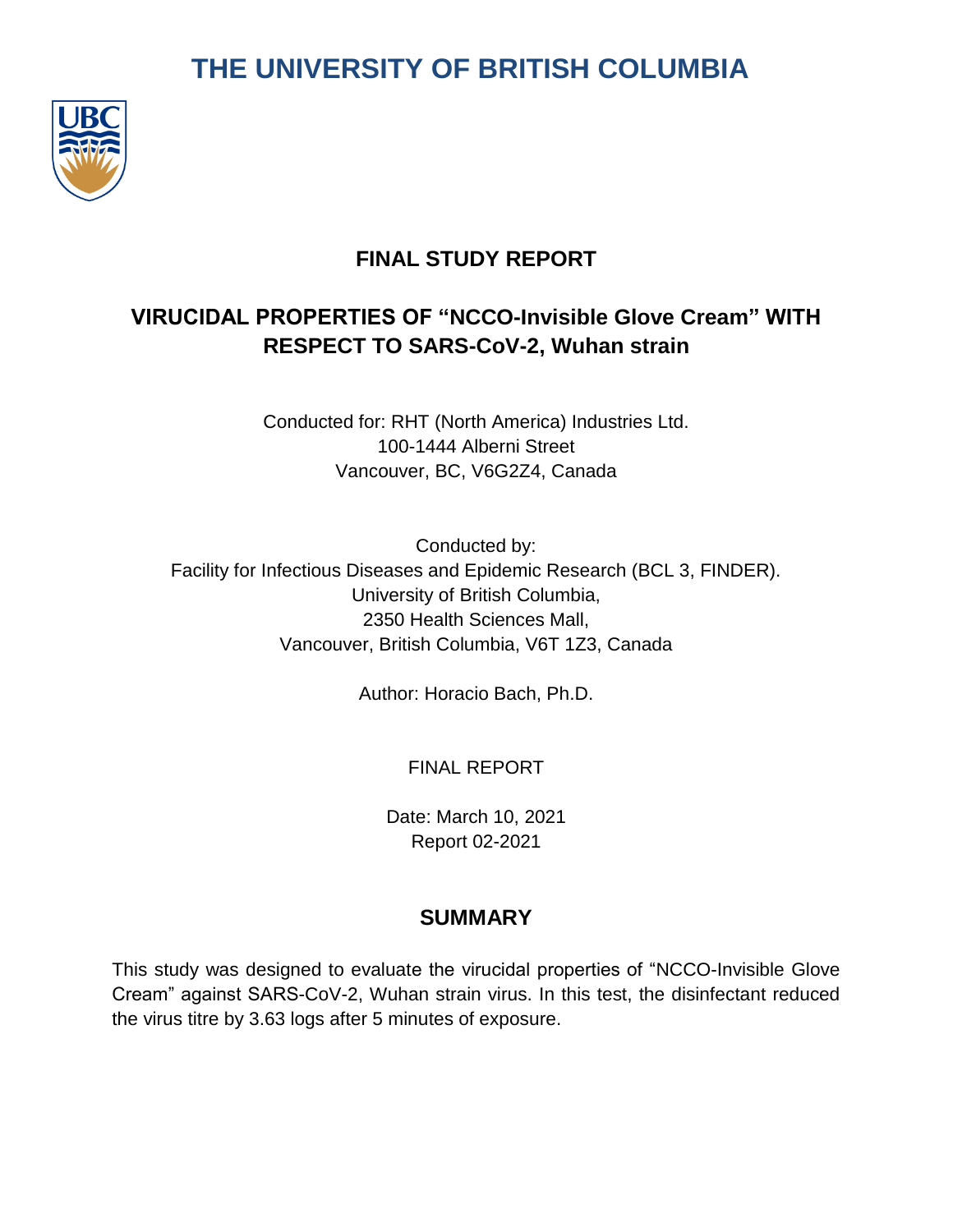#### **INTRODUCTION**

A study was requested by RHT (North America) Industries Ltd. to evaluate a disinfectant product for its virucidal properties against SARS-CoV-2. The experimental work was conducted at the Facility for Infectious Diseases and Epidemic Research (BCL 3, FINDER). University of British Columbia, 2350 Health Sciences Mall, Vancouver, British Columbia, V6T 1Z3, Canada.

#### **OBJECTIVE**

To determine whether the disinfectant product "NCCO-Invisible Glove Cream" was virucidal against SARS-CoV-2, using accepted criteria for making virucidal claims.

#### **MATERIALS AND METHODS**

#### A. VIRUS STRAIN

The test virus used was the SARS-CoV-2 Wuhan strain used in this study was isolated at Sherbrooke hospital, Toronto, Ontario, Canada. The virus was stored at -80ºC before use.

#### B. CELL SUBSTRATE

The Vero E6 (ATCC CRL-1586) cells were obtained from ATCC. The Vero cells were stored in liquid nitrogen before use. Cells were thawed and sub-cultured in MEM media supplemented with 10% fetal bovine serum and 1 mM pyruvic acid and L-glutamine.

#### C. TEST PRODUCT

One container was supplied labeled "NCCO-Invisible Glove Cream", Formula number: GL-01429A. DOM: July 31, 2020. Samples were received on 05/08/20. The sample was tested neat.

(See picture on next page)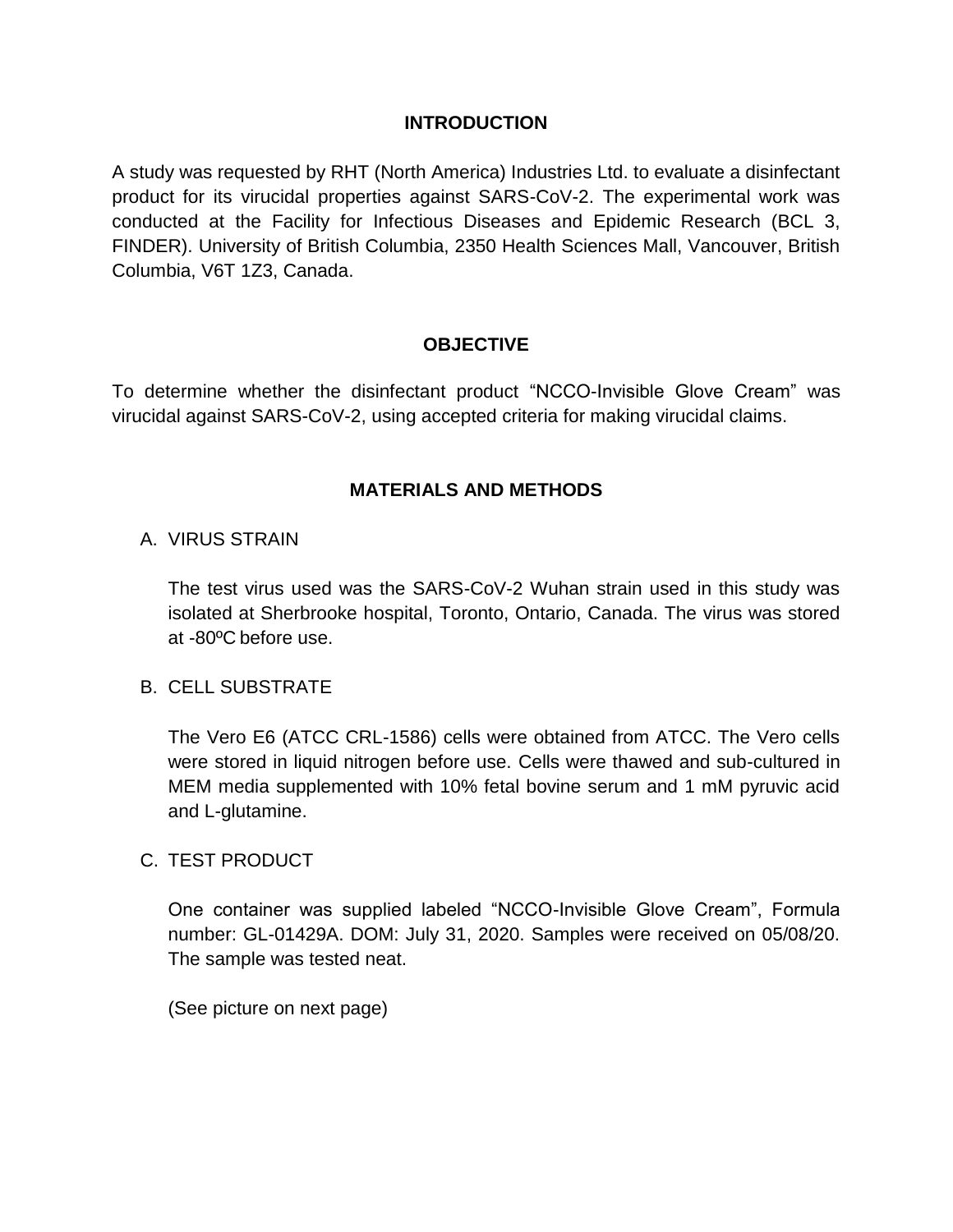

#### D. REAGENT AND SUPPLIES

- 1. Medium MEM and DMEM x 2, supplied by Gibco.
- 2. L-glutamine, supplied by Gibco.
- 3. Fetal bovine serum (FBS), supplied by Gibco.
- 4. Trypsin, supplied by Gibco.
- 5. Flat-bottom microtitration plates, supplied by Corning.
- 6. Sterile Phosphate Buffer Solution (PBS), supplied by Gibco.
- 7. Methanol, Crystal Violet, para-formaldehyde, and cellulose supplied by Sigma.
- 8. OptiMem, supplied by Gibco.
- 9. Chromatography columns, supplied by BioRad.
- 10.Sephadex G-15, supplied by Pharmacia.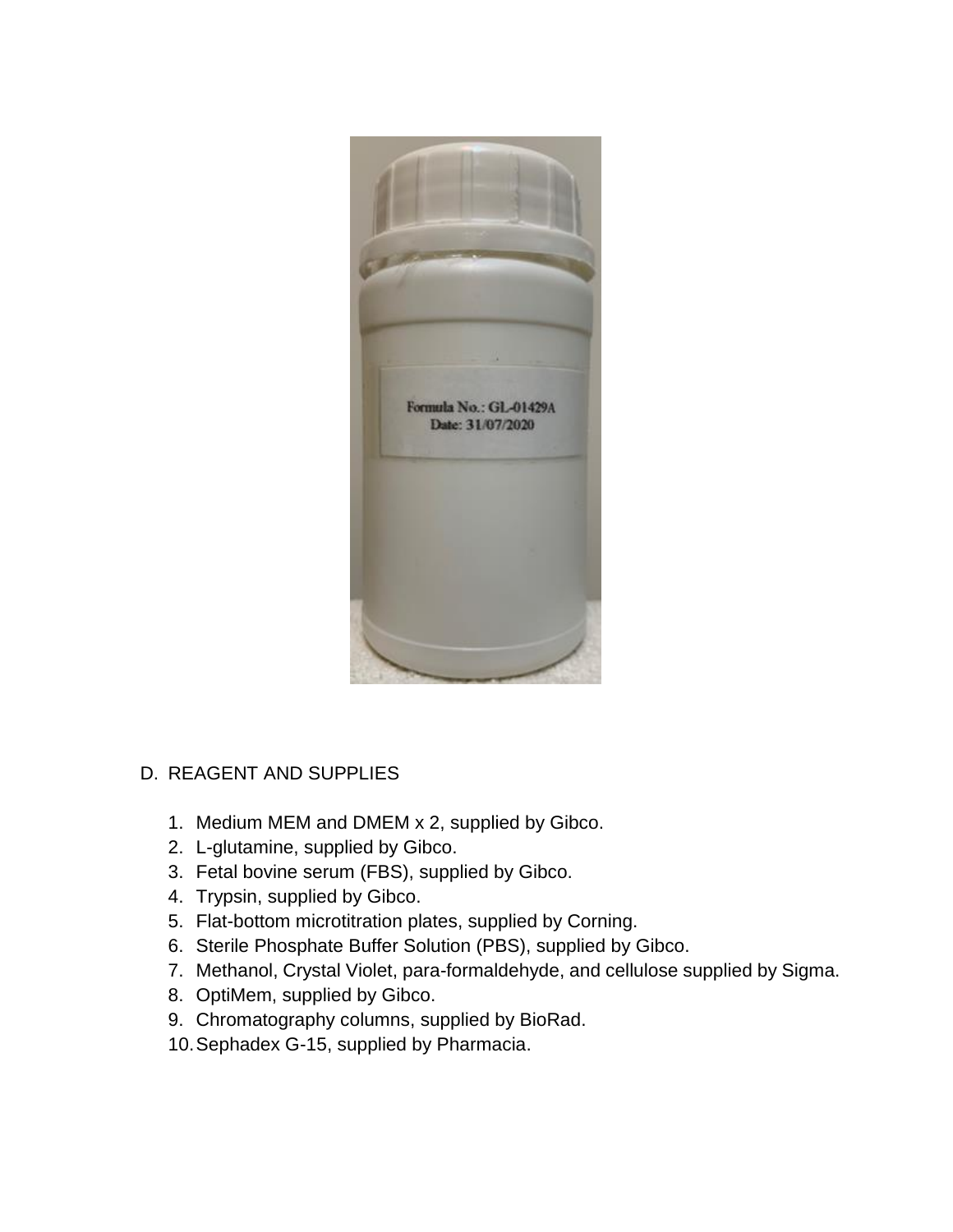### E. TEST CONDITION

| <b>Test Commencement Date</b> | 16/11/2020                 |  |
|-------------------------------|----------------------------|--|
| <b>Test Virus</b>             | SARS-CoV-2                 |  |
| <b>Test Soil</b>              | N/A                        |  |
| <b>Test Disinfectant</b>      | NCCO-Invisible Glove Cream |  |
| <b>Test Temperature</b>       | $22^{\circ}$ C             |  |
| <b>Exposure Time</b>          | 5 minutes                  |  |

## F. PREPARATION OF SUBSTRATE

- 1. The preparation of the Vero cells was performed in a BCL 2 located at Jack Bell Research Centre, 411-2660 Oak Street, Vancouver, BC, V6H3Z6, Canada.
- 2. The Vero cell growth media was prepared by aseptically combining 10 ml of FBS to 100 ml of MEM supplemented with L-glutamine and pyruvic acid.
- 3. The contents of Vero cell flasks were aseptically aspirated using a pump. Cells were detached by adding approximately 2 ml of Trypsin.
- 4. Once the cells were lifted (~3 min), 40 ml of growth media was added, and the flask was shaken gently to suspend the cells in the media.
- 5. The flask contents were aseptically dispensed on a sterile 12-well plate at a final concentration of  $1x 10^5$  cells/well (confluency of 80%).
- 6. The plates were incubated in an incubator at 37 $\degree$ C supplemented with 5% CO<sub>2</sub> for 18 hours.
- 7. The plates were taken to FINDER and used the same day of arrival, and maintained at the same culturing conditions.

## G. CONDUCT OF THE POSITIVE VIRUS CONTROL AND TEST

- 1. SARS-CoV-2 was removed from the -80ºC freezer and thawed.
- 2. 10  $\mu$  of virus suspension containing a final concentration of 1x10<sup>5</sup> PFU was pipetted into a well (96-well format) and diluted with 90 µl OptiMem, representing  $10^{-1}$  dilution. Serial dilutions were performed by taking 10  $\mu$ l of the  $10^{-1}$  dilution into 90 µl OptiMem, representing a dilution of  $10^{-2}$ . This procedure was repeated until a dilution of 10<sup>-7</sup> was reached.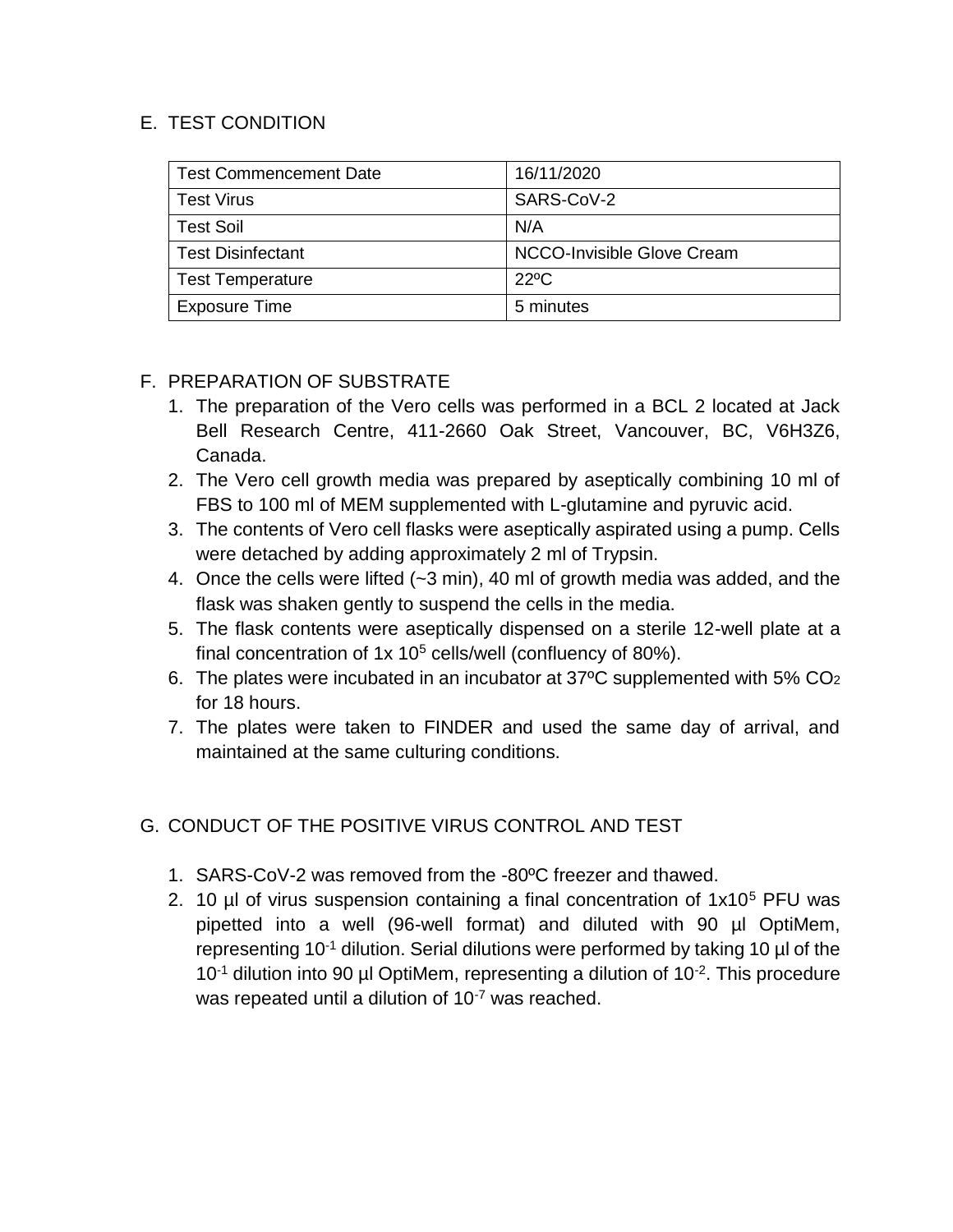### H. INOCULATION OF THE TEST SAMPLES AND CONTROLS

- 1. The product was diluted with PBS (1:1, v/v) to facilitate the pipetting out of the container.
- 2. 10 μl of virus suspension (section G. 2) was mixed with 10 μl of the diluted material in a well (96-well format plate) and left for 5 minutes contact time.
- 3. Serial dilutions were performed as detailed in section G. 2. The 100 μl of each dilution was dispensed in the designated 12-well plates for 1 hour with gently manual mixing every 15 minutes at 37ºC. Then, the wells were overlayed with 1 ml of a mixture containing 0.5 ml sterilized cellulose 2% and 0.5 ml DMEM x 2 for 3 days. The plates were incubated in the  $CO<sub>2</sub>$  incubator with an atmosphere of 5%.

## I. NEUTRALIZATION OF THE DISINFECTANT

- 1. Before performing the serial dilutions, the disinfectant was removed from the sample to avoid cytotoxic effects. 200 μl of a sterilized slurry of Sephadex G-15 resin in PBS (1:1 v/v) was placed inside a sterile chromatography column. The resin's flow-through was disposed and 100 μl of the sample containing the untreated or treated virus was collected by gravitation.
- 2. Serial dilutions of the virus were performed as detailed in G.2.

#### J. PLAQUE ASSAY

After 72 hours, the overlaying media was aspirated, and 2 ml of fresh paraformaldehyde was added to each well for 30 minutes. After removing the paraformaldehyde, 0.5 ml of an aqueous solution of 50% methanol containing 1% crystal violet was added to the wells for 10 minutes. Wells were gently washed with tap water until the cellular layer or the plaques were visualized.

#### K. RESULTS

The untreated SARS-CoV-2 control had a  $log_{10}$  titre of 4.8.

The virus used in the present study was inactivated by the tested product at a contact time of 5 minutes at room temperature (Table 1).